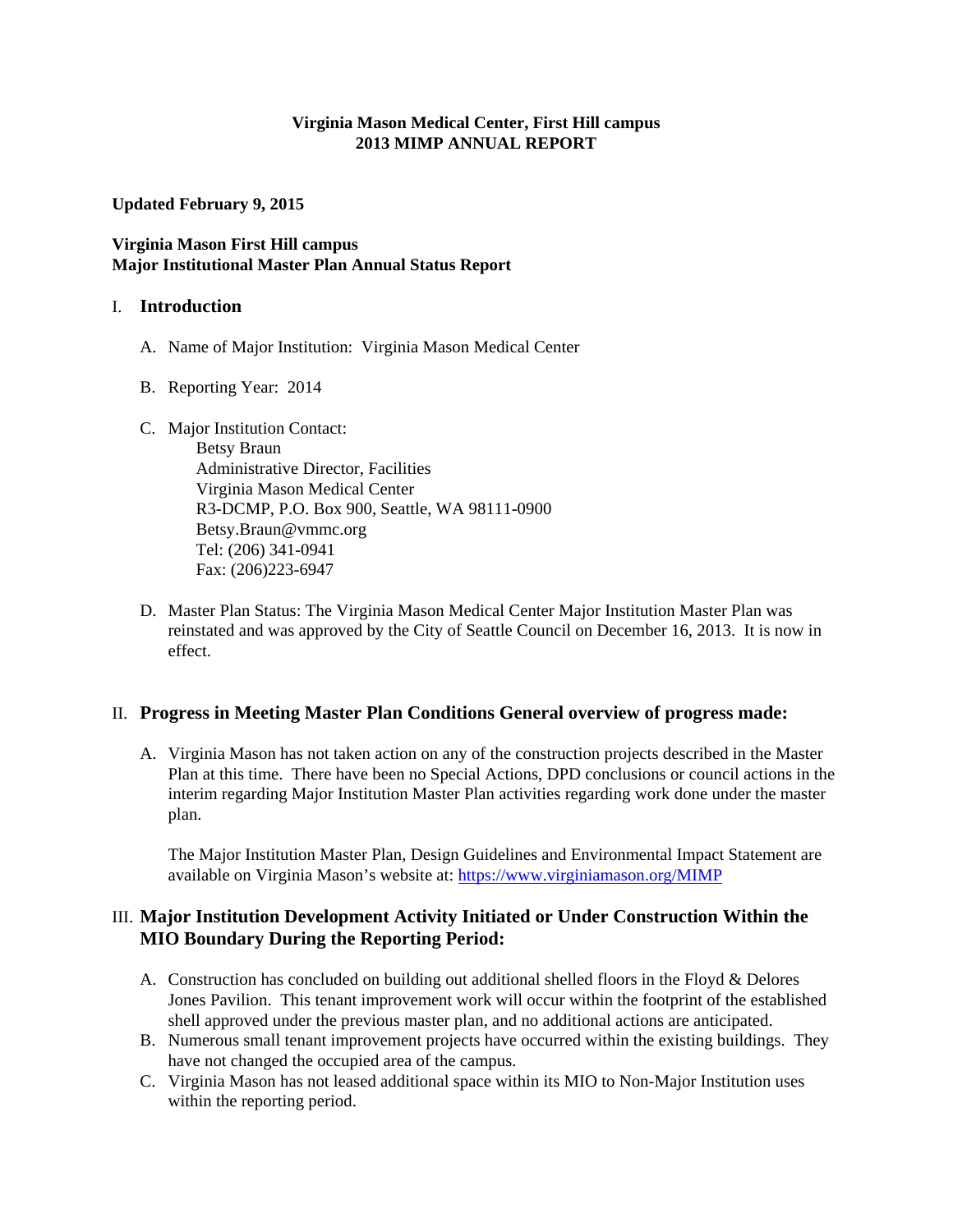Virginia Mason Medical Center 2014 MIMP Annual Report Updated February 9, 2015 Page 2

- D. Virginia Mason has been actively engaged since 2014 with Seattle Department of Transportation in developing a Public Realm Action Plan (PRAP) that impacts several streets within the Major Institution Overlay Boundary. The impacted streets are Terry Avenue, University, and 9th Avenue. The Public Realm action plan looks to repurpose street right of ways to support pedestrian-related activities. This work further develops the pedestrian goals of the Seattle Bicycle Master Plan and the Seattle Pedestrian Master Plan. This work has been developed in coordination with the First Hill Improvement Association, various neighborhood groups including the Freeway Park Association and Horizon House, and has been aligned with the Design Guidelines developed under the Major Institution Master Plan for Virginia Mason's MIO. The PRAP is being presented to the SAC on February 10, 2015.
- E. Virginia Mason has also been actively engaged with SDOT and King County Metro in planning Bus Rapid Transit Line (BRT) improvements to Madison Avenue, at the south edge of the MIO. Virginia Mason has provided representation at a number of public meetings, and smaller focus group meetings to advance the development of the BRT line. The proposed stop at Terry and Madison will be able to take advantage of the planned redevelopment of the 1000 Madison block in its development of a transit stop at this location, with wider sidewalks, better lighting and other pedestrian improvements. This work has taken the Virginia Mason MIMP and Design Guidelines into consideration in its development.

# IV. **Major Institution Development Activity Outside but within 2,500 feet of the MIO District Boundary**

- A. Land and Building Acquisition during the Reporting Period: None.
- B. Virginia Mason needs to make one correction to Appendix A to add a footnote: Virginia Mason also owns a property on First Hill at 1111 Summit Avenue, Seattle, WA 98101. This property is NOT included in the Major Institution Overlay. It is currently used for surface parking. The MIMP reported this property as being leased for surface parking. Further investigation shows it is owned and used for surface parking.
- C. Leasing Activity during the Reporting Period: Additional area has been leased within the Metropolitan Park West building at the corner of Minor Avenue and Howell Street on the 5<sup>th</sup> and 10<sup>th</sup> floors, which is within 2500 feet of the MIO. This property is within a DMC 340 zone, and therefore not subject to limitations requiring conditional use per 23.69.022 subsection c. Some of Virginia Mason's leased off-site parking within 2500 feet of the MIO has been changed or relocated. This offsite parking is allowed per 23.69.022 a.1, and is included in our Transportation Management Plan, per 23.69.022.a.5.

## V. **Progress in Meeting Transportation Management Program (TMP) Conditions**

A. General Overview of progress in achieving the goals and objectives contained in the TMP:

The 2013 Master Plan established an SOV goal for Virginia Mason employees of 30% or lower. By 1998, Virginia Mason had achieved a rate of 28%. By 2013, this rate has dropped to 27%. Various non-SOV commute options are detailed in the Master Plan and are promoted to all new employees through Virginia Mason's green commuting program under the Enviromason program, and updates are offered regularly via on-site transportation fairs and other promotional events. Options include Bike, Bus, Carpool, Ferry, Light Rail, Motorcycle, Train, Vanpool, Walking, Subsidized ORCA Cards and Corporate Cars for work-related travel options.